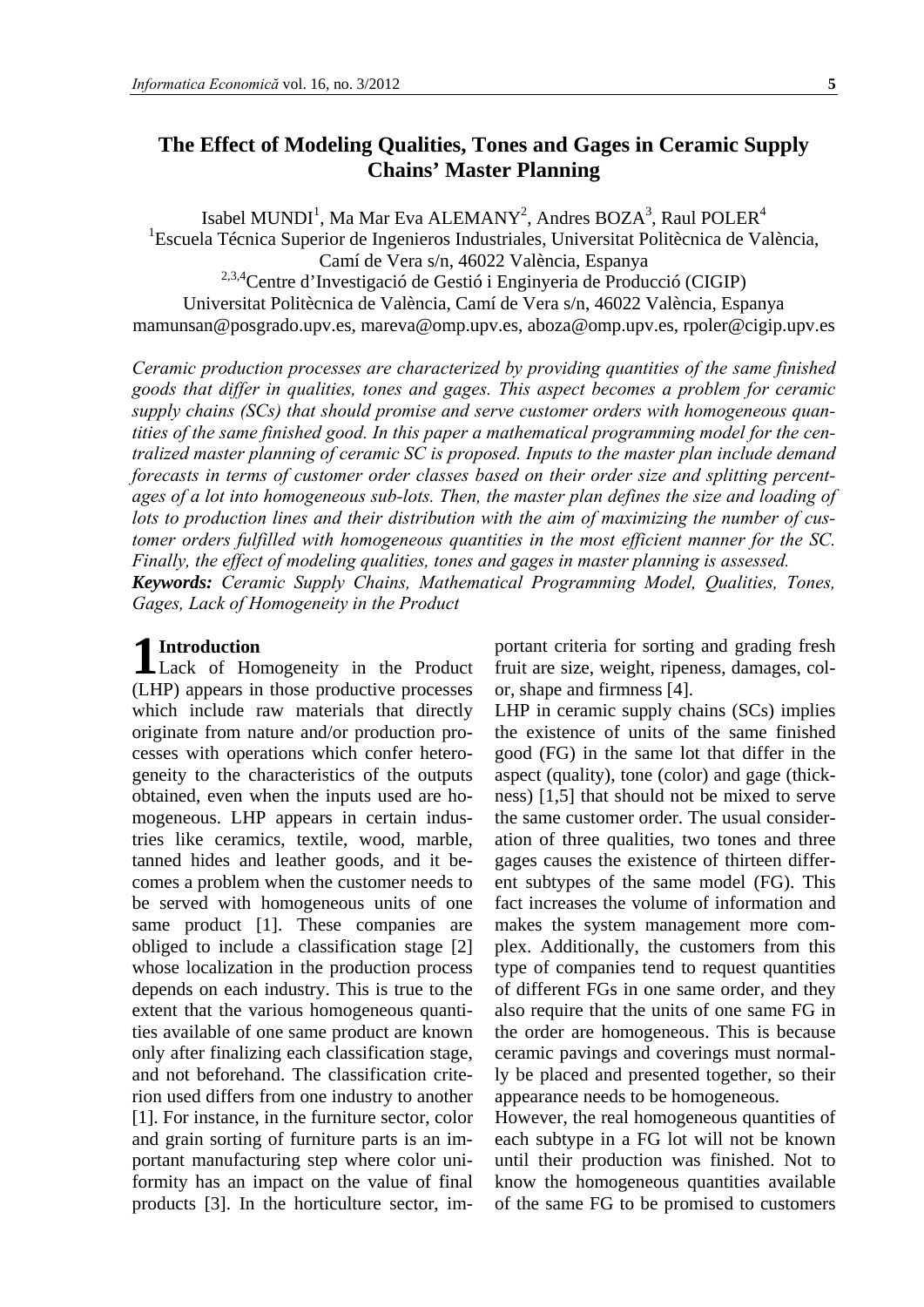proves to be a problem when customers' orders have to be committed, reserved and served from homogeneous units available derived from the planned production. Furthermore, not to accomplish with this homogeneity requirement can lead to returns, product and company image deterioration, decreasing customer satisfaction and even lost of customers.

The order promising process (OPP) plays a crucial role in customer requirements satisfaction [6] and, therefore, in properly managing the special LHP characteristics. The OPP refers to the set of business activities that are triggered to provide a response to customer order requests [7]. This process requires information about available-to-promise (ATP) quantities, i. e. the stocks on hand or projected inflows of items stocked at the customer order decoupling point (already in transit or planned by the master plan) that has not yet been allocated to specific orders and thus can be promised to customers in the future. Because one of the main inputs to the OPP is the master plan, the objective of this paper is to define a master plan that anticipate LHP features and can provide this process with reliable information about future available homogeneous quantities.

The paper is structured as follows. Section 2 describes the problem under consideration. Section 3 presents the mixed integer linear programming model proposed for the centralized master planning of ceramic SCs that explicitly takes into account LHP. Section 4 reports the methodology followed for the model validation. In this section a comparison between results obtained from master planning in ceramic SC with and without LHP is made. Finally, Section 5 states the conclusions derived from the obtained results and future research lines.

### **2 Problem Characteristics**

In this paper, we consider the master planning problem for replenishment, production, and distribution in ceramic tiles SCs with LHP. The characteristics of the problem under study are the same as in [8] but with relevant differences introduced by the LHP con-

sideration. In the following paragraphs the main features of the problem addressed are describe, highlighting those novel aspects introduced by LHP consideration.

These ceramic SCs are assumed to be multiitem, multi-supplier, multi-facility, multitype and multi-level distribution centers. For the problem under consideration, it is assumed that the possibilities of flow between the nodes of the various stages (arcs), as well as the parts, components, raw materials (RMs), and FGs that might circulate through them, have been considered beforehand. The existence of several production plants situated in various geographical locations is also assumed. These production plants are supplied with various RMs provided by different suppliers with a limited supply capacity. This represents the total capacity of the supplier assigned to the SC under study because it is assumed that RM suppliers may supply production plants belonging to other SCs. Each production plant has one or several production lines (processors in parallel) with a limited capacity. Different FGs can be processed by each production line. There are FGs with high added values that are manufactured only in production plants; others may be partly subcontracted, while some may be totally subcontracted to external suppliers (normally products with a low added value). FGs are grouped into product families for production and commercial reasons. A product family is defined as a group of FGs of identical use (flooring or coverings), format (size), grout (white or red), and whose preparation on production lines is similar. This is done to minimize setup times and costs. Changeovers from one product family to the next incur setup costs owing to the time spent in changing, for instance, moulds. Lines may not be standardized, in which case each product family can be processed according to specific facilities with the appropriate technical features. Therefore, not all production lines are capable of processing all the product families, although the product families that may be processed on each line are known. Given the important setup times between product families on production lines, production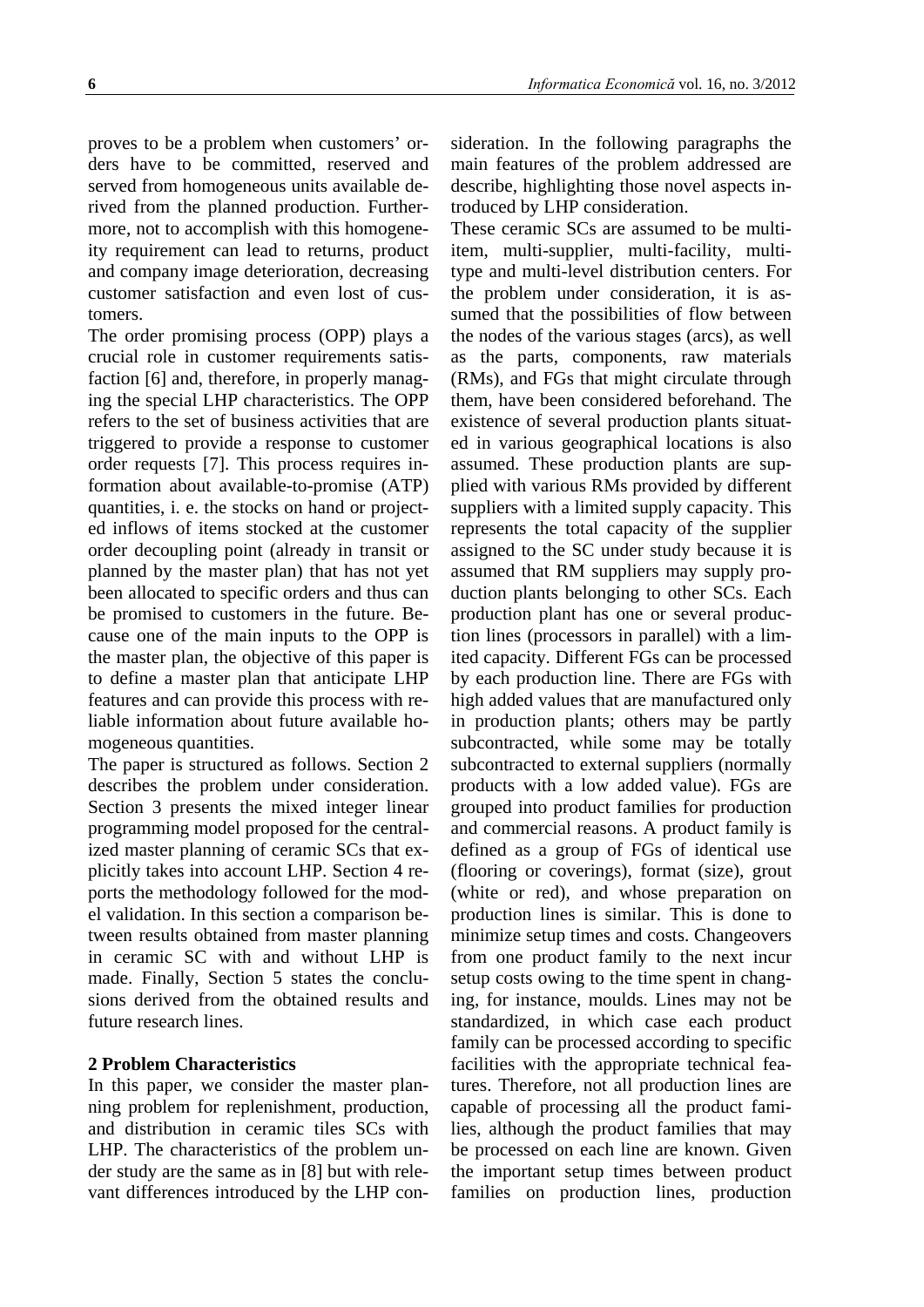within a minimum number of consecutive time periods should be carried out whenever a production line is set up for a specific product family (minimum run length). Item setups among the products belonging to the same product family also exist. Because of technological factors involved in the production process itself, when a certain product is manufactured on a specific line, it should be produced in an equal or greater amount than the minimum lot size. This is partly because a certain defects occur during the production process, and only a percentage of the manufactured items may be sold as first quality FG. Furthermore, in this paper, it is assumed that for first quality quantities of the same FG different tones and gages can appear in the same lot. That is, the LHP real characteristic is taking into account in the master plan. In the majority of the production planning models developed at the tactical level, the capacities at each stage are aggregated and setup changes are not explicitly considered. However, if at this level the setup times involve an important consumption capacity and have been completely ignored this may lead to an overestimation of the real capacity availability which, in turn, may lead to unfeasible events during the subsequent disaggregation of tactical plans. Considerable savings may also be achieved through optimum lot-sizing decisions. However, accounting for setup times at the tactical level would mean simultaneously including decisions about the allocation and lot sizing of production. This problem is known as the capacitated lot-sizing and loading problem (CLSLP) [9]. Given the lengthy setup times involved in the manufacturing of ceramic floorings and coverings, these setup times need to be considered at the tactical level. This work also aims to solve this problem within the CLSLP framework

The distribution of several FGs (multi-item) from production plants to end customers is carried out in various stages (multi-level) by different types of distribution centers (multitype), such as central warehouses, logistic centers and shops. Neither manufactured nor subcontracted FGs can be stored in manufacturing plants. So they are sent to the first distribution level, which is made up of a number of central warehouses with a limited storage capacity. Outgoing FGs from central warehouses are designed to not only cover the demand of certain end customers (for instance, independent distributors that do not belong to the firm, construction firms, etc.), but to also supply logistics centers. Logistics centers, unlike warehouses, do not have the required storage capacity and only supply FGs to shops that have been previously assigned to them. Finally, shops, which do not have storage capacity, attend to end customers' demands. Although this type of SC attempts to achieve a maximum customer service level, backorders are permitted in both central warehouses and shops. However, backorders quantities are limited to a certain demand percentage to ensure the accomplishment of an objective customer service level defined by the SC. This is a usual situation in the ceramic tile sector, given its limited production flexibility owing to setup costs and times.

In short, the characteristics of the problem under study are the same as in [8] but with relevant differences introduced by the LHP consideration summarized in the following. As in [8] the master plan considers the CLSLP to reflect the fact that production lots of the same product processed in different production lines present a high probability of not being homogeneous. Furthermore, the splitting of each lot into homogeneous sublots of the same FG is also incorporated to reflect the LHP characteristics: different tones and gages for the first quality items. The sizing of lots is made in such a way that an integer number of customer order classes can be served from homogeneous quantities of each sub-lot. To this end, different customer order classes are defined according to their size.

At the master plan level, demand forecasts are usually expressed in aggregate manner without taking into account customer classes. Customer classes definition (also known as customer segmentation) has been traditionally used in the field of the so called "allocation planning". The allocation planning fol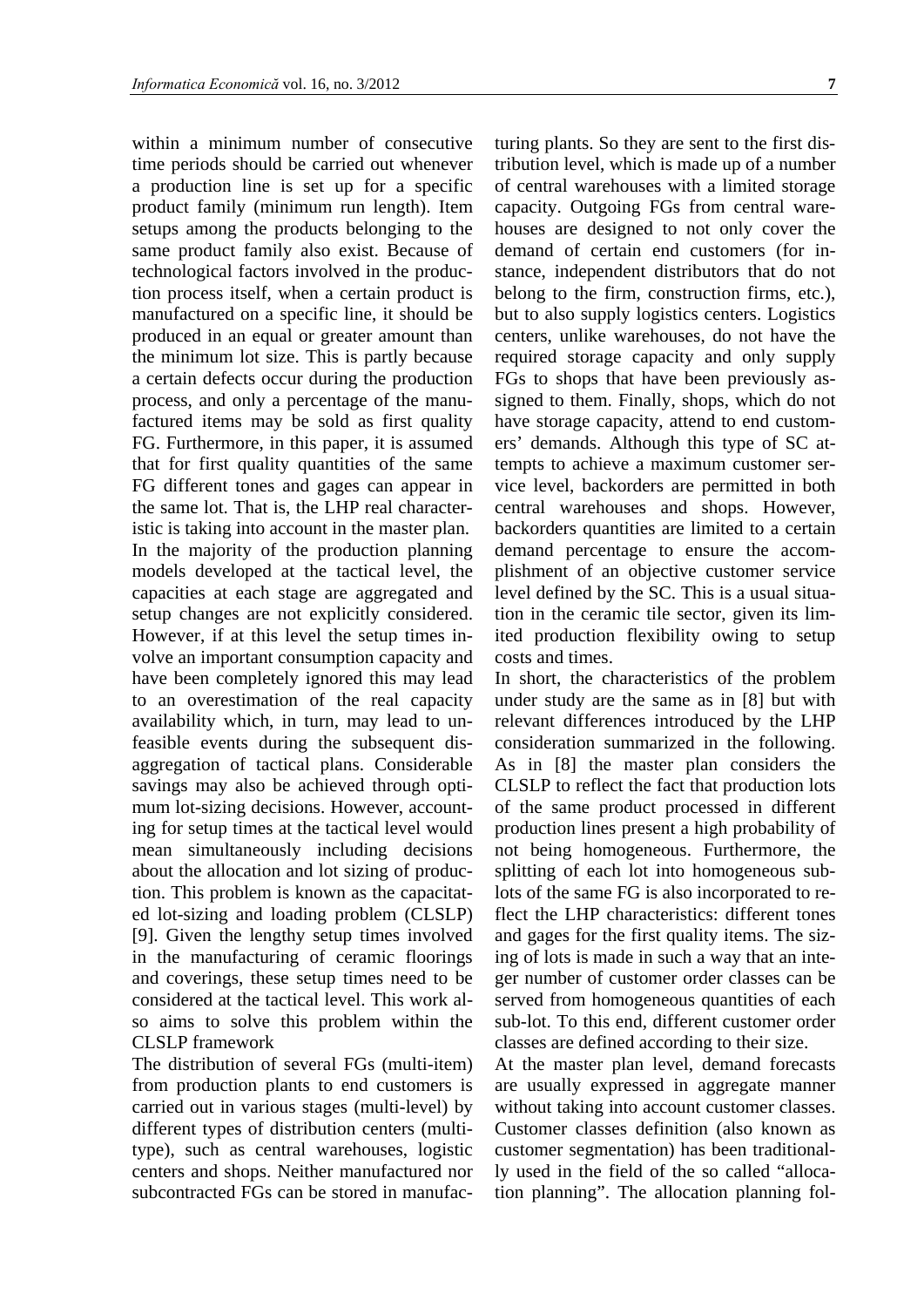lows a push strategy (based on forecasts), as the master plan, but it is carried out after the master plan and before the OPP. The allocation planning has been used for SC operating under a supply constrained mode where not all customer demand can be fulfilled and should answer on-line to customer requirements based on the first-come-first-served policy. Yet in shortage situations where demand is higher than ATP quantities, singleorder processing entails the risk of promising scarce availabilities to the wrong customers; e.g., to less important customers or to customers with smaller profit margins. Allocation planning promises to be a way to improve real-time single-order processing by reserving shares of the ATP, the so-called "quotas" or "allocated ATP", for important customers in the mid-term and by afterward promising orders in relation to these allocated quotas in the short term [10]. In doing so, a classification is defined that is used to segment and prioritize customer orders. The defined classes could be either flat or they could form a hierarchy [11]. Examples of different customer classes' definition can be found in [10], [12], [13], [14].

Therefore, the consideration of customer

classes for sizing lots and defining demand forecasts jointly with the splitting of lots into homogeneous sub-lots constitute the most relevant aspects that differentiate the model for master plan proposed in this paper from that proposed by Alemany et al. [8] and other models for SC master plan. The next section describes the mixed integer programming model proposed to solve the described problem.

### **3 Modeling Lack of Homogeneity in the Product in Ceramic Supply Chains through Master Planning**

The following mixed integer linear programming model (MP-CSC-LHP) is proposed to solve the master planning problem described above. The model MP-RDSINC proposed by Alemany et al. [8] is considered as the starting point to formulate the present model but properly modified in order to reflect the LHP characteristics cited previously. Tables 1 to 4, respectively, describe the indices, sets of indices, model parameters and decision variables of the MP-CSC-LHP, respectively. Those model elements that differ from the MP-RDSINC are written in *italics*.

| Finished goods $(i=1, , I)$              | $\alpha$     | Logistics centers $(q=1, , Q)$                |  |  |
|------------------------------------------|--------------|-----------------------------------------------|--|--|
| Product families $(f=1, , F)$            |              | <i>w</i>   Shops ( <i>w</i> = 1, , <i>W</i> ) |  |  |
| Raw materials and components ( $c = 1$ , | $\mathbf{r}$ | Suppliers of raw materials and                |  |  |
| $\ldots$ , $C$                           |              | components $(r=1,,R)$                         |  |  |
| Production plants $(p=1, , P)$           |              | k   Customer order classes (k= 1, , K)        |  |  |
| Warehouses $(a=1, , A)$                  |              | Periods of time $(t=1, , T)$                  |  |  |

**Table 1.** Indices

| $I\ell(l)$ | Set of FGs that can be manufactured on manufacturing line l              |
|------------|--------------------------------------------------------------------------|
| Fl(l)      | Set of product families that can be manufactured on manufacturing line l |
| If(f)      | Set of FGs that belong to product family $f$                             |
| Ip(p)      | Set of FGs that can be produced in production plant $p$                  |
| Ia(a)      | Set of FGs that can be stored in warehouse a                             |
| Ic(c)      | Set of FGs of that RM c form part                                        |
| Iq(q)      | Set of FGs that can be sent to logistic center $q$                       |
| Iw(w)      | Set of FGs that can be sent to shop $w$                                  |
| Lf(f)      | Set of manufacturing lines that may produce product family $f$           |
| Lp(p)      | Set of manufacturing lines that belong to production plant $p$           |
| Pa(a)      | Set of production plants that can send FGs to warehouse a                |
| Aq(q)      | Set of warehouses that can supply logistic center $q$                    |

**Table 2.** Set of Indices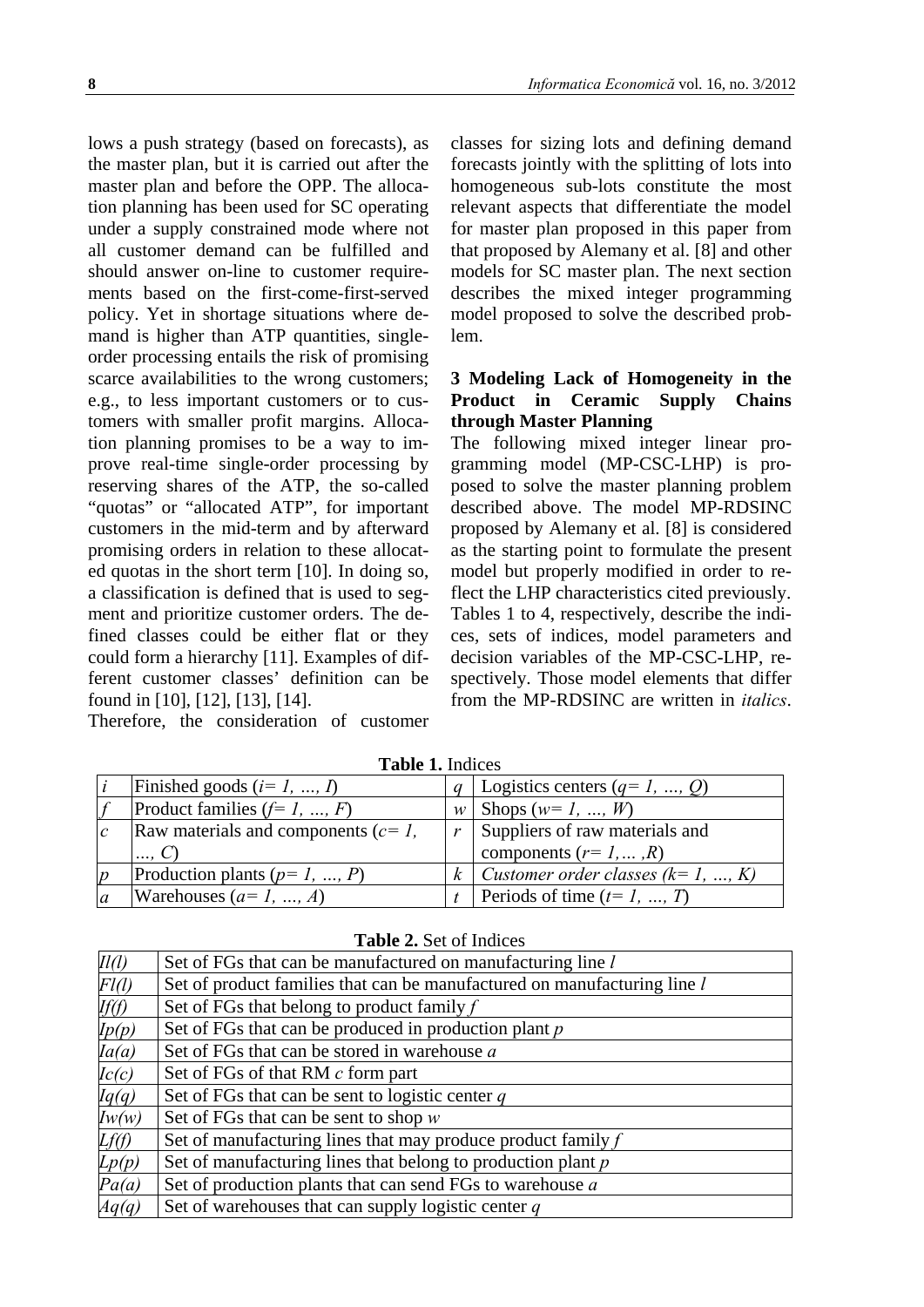| Rc(c) | Set of suppliers that can supply RM c                          |
|-------|----------------------------------------------------------------|
| Rp(p) | Set of suppliers of RMs that can supply production plant $p$   |
| Cr(r) | Set of RMs that can be supplied by supplier $r$                |
| Qa(a) | Set of logistics centers that can be supplied by warehouse a   |
| Wq(q) | Set of shops that can be supplied by logistic center $q$       |
| Qw(w) | Set of logistics centers capable of supplying shop $w$         |
| Ap(p) | Set of warehouses that can be supplied by production plant $p$ |

| $ca_{crt}$                              | Capacity (units) of supplying RM $c$ of supplier $r$ in period $t$                               |  |  |
|-----------------------------------------|--------------------------------------------------------------------------------------------------|--|--|
| $costtp_{crp}$                          | Purchase and transport cost of one unit of RM $c$ from supplier $r$ to production                |  |  |
|                                         | plant $p$                                                                                        |  |  |
| $\it{cdf}_{lpt}$                        | Production capacity available (time) of production line $l$ at plant $p$ during                  |  |  |
|                                         | time period $t$                                                                                  |  |  |
| $cm_i$                                  | Loss ratio of FG <i>i</i> (percentage of faulty m2 obtained of the production pro-               |  |  |
|                                         | cess)                                                                                            |  |  |
| $cq_i$                                  | Percentage of $m2$ that can be sold of product <i>i</i> as first quality                         |  |  |
| $costp_{ilp}$                           | Cost of producing one $m^2$ of FG i on production line l of production plant p                   |  |  |
| $cost setup f_{flp}$                    | Setup costs for product family f on production line $l$ of production plant $p$                  |  |  |
| cost setup <sub>ilp</sub>               | Setup costs for FG $i$ on production line $l$ of production plant $p$                            |  |  |
| tfa $b_{ilp}$                           | Time to process one $m^2$ of FG i on production line l of production plant p                     |  |  |
| tsetu $p_{flp}$                         | Setup time for product family f on production line $l$ of production plant $p$                   |  |  |
| tsetupi <sub>ilp</sub>                  | Setup time for article $i$ on production line $l$ of production plant $p$                        |  |  |
| lmi $_{ilp}$                            | Minimum lot size $(m^2)$ of FG <i>i</i> on production line <i>l</i> of production plant <i>p</i> |  |  |
| tm $f_{\!\scriptstyle\mathit{f\!f\!p}}$ | Minimum run length (expressed as multiples of the time period used) of                           |  |  |
|                                         | product family f on production line $l$ of production plant $p$                                  |  |  |
| $v_{ic}$                                | Units of RM c needed to produce one $m2$ of FG i                                                 |  |  |
| $SSC_{CP}$                              | Safety stock of RM $c$ in production plant $p$                                                   |  |  |
| $ssa_{ia}$                              | Safety stock $(m2)$ of FG <i>i</i> at warehouse <i>a</i>                                         |  |  |
| $capal_a$                               | Storage capacity $(m^2)$ in warehouse a                                                          |  |  |
| cost tak <sub>ipak</sub>                | Unitary transport cost of FG i from production plant p to warehouse for cus-                     |  |  |
|                                         | tomer order class k                                                                              |  |  |
| $costtclk_{iagk}$                       | Unitary transport cost of FG i from warehouse a to logistic centre q for cus-                    |  |  |
|                                         | tomer order class k                                                                              |  |  |
| $costinak_{iak}$                        | Unitary holding cost of FG i of customer order class k in the warehouse a in                     |  |  |
|                                         | a period                                                                                         |  |  |
| costdifak <sub>iak</sub>                | Unitary backorder cost of FG i for customer order class k in warehouse a in                      |  |  |
|                                         | a period                                                                                         |  |  |
| $p$ a $k_{i\alpha k}$                   | Sales value of $FG$ i in warehouse a for customer order class $k$                                |  |  |
| $\alpha I_k$                            | Maximum backorder quantity permitted by customer order class k in a period                       |  |  |
|                                         | in warehouses expressed as a percentage of the demand of that period                             |  |  |
| $costtwk_{igwk}$                        | Unitary transport cost of FG i from logistics centre $q$ to shop w for customer                  |  |  |
|                                         | order class k                                                                                    |  |  |
| $costdiffwk_{iwk}$                      | Unitary backorder cost of FG i of customer order class k in a time period at                     |  |  |
|                                         | shop w                                                                                           |  |  |
| $pwk_{iwk}$                             | Sales price of $FG$ i in shop w for customer order class $k$                                     |  |  |
| $a2_k$                                  | Maximum backorder quantity permitted in a period by customer order class k                       |  |  |
|                                         | in shops expressed as a percentage of the demand of that period                                  |  |  |
| M1, M2                                  | Very large integers                                                                              |  |  |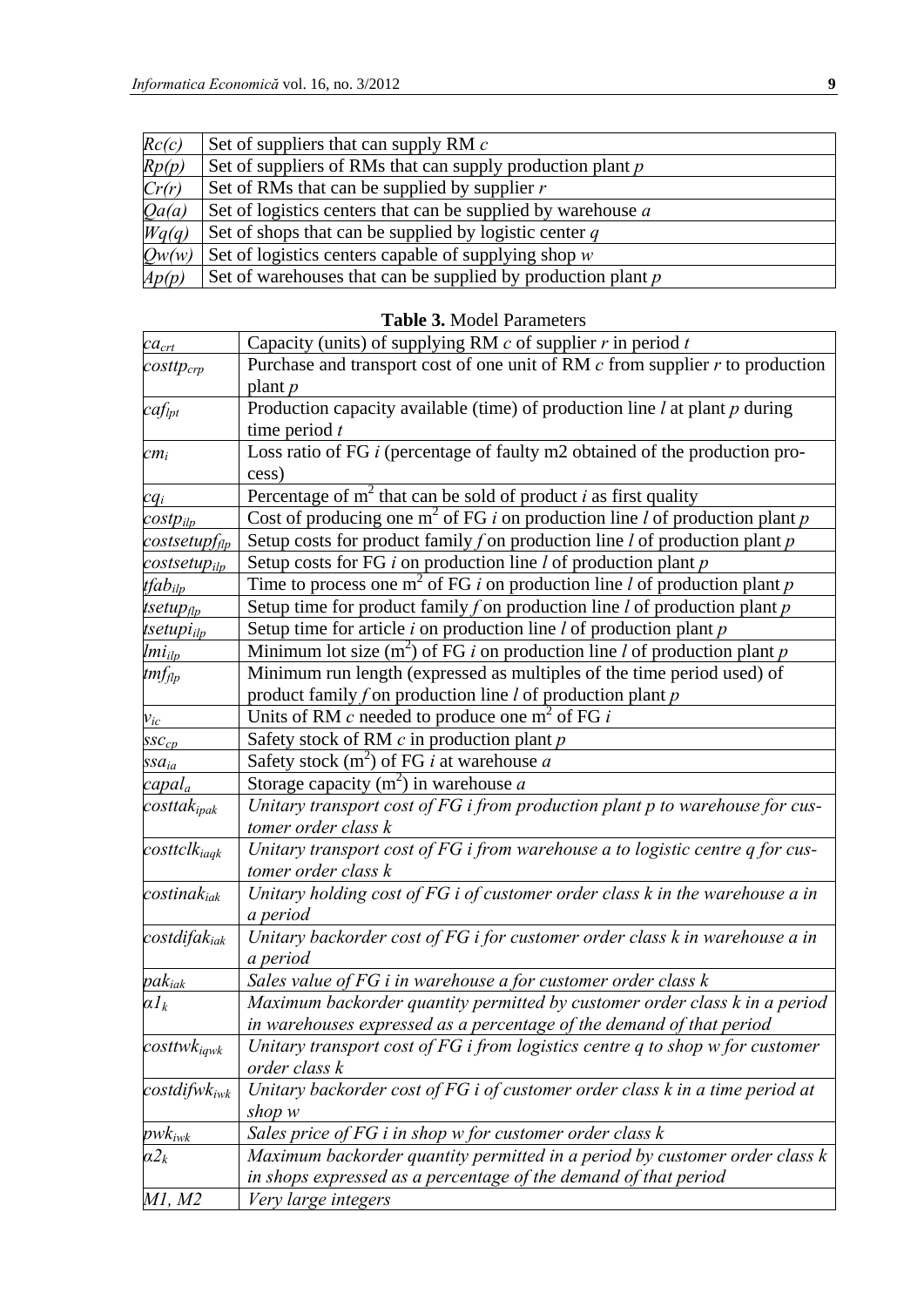| $ord q_{ik}$       | Average size of the order of $FG$ i of customer order class $k$                                                                                                     |
|--------------------|---------------------------------------------------------------------------------------------------------------------------------------------------------------------|
| $dw_{iwkt}$        | Forecast of demand of FG i at the warehouse a of customer order class k in<br>period t                                                                              |
| $da_{i\alpha k t}$ | Forecast of demand of FG i in shop w of customer order class k in period t                                                                                          |
| $\beta {I}_{ilp}$  | Percentage of a batch of FG i produced on the line l of the plant p at any pe-<br>riod which can be considered as the first homogeneous sub- batch of product       |
| $\beta2_{ilp}$     | Percentage of a batch of FG i produced on the line l of the plant p at any pe-<br>riod which can be considered as the second homogeneous sub- batch of<br>product i |
| $\beta3_{ilp}$     | Percentage of a batch of FG i produced on the line l of the plant p at any pe-<br>riod that can be considered as the third homogeneous sub- batch of product i      |

| $CTP_{crpt}$                  | Amount of RM $c$ to be purchased and transported from supplier $r$ to produc-                       |
|-------------------------------|-----------------------------------------------------------------------------------------------------|
|                               | tion plant $p$ in period $t$                                                                        |
| $INC_{cpt}$                   | Inventory of the RM $c$ at plant $p$ at the end of period $t$                                       |
| $MPF_{flpt}$                  | Amount of product family f manufactured on production line $l$ of production                        |
|                               | plant $p$ in period $t$                                                                             |
| $MP_{ilpt}$                   | Amount of FG $i$ manufactured on production line $l$ of production plant $p$ in pe-                 |
|                               | $\text{riod } t$                                                                                    |
| $X_{ilpt}$                    | Binary variable with a value of 1 if FG $i$ is manufactured on production line $l$                  |
|                               | of production plant $p$ in time period $t$ , and with a value of 0 otherwise                        |
| $Y_{\text{flpt}}$             | Binary variable with a value of 1 if product family $f$ is manufactured on pro-                     |
|                               | duction line <i>l</i> of production plant $p$ in time period $t$ , and with a value 0 other-        |
|                               | wise                                                                                                |
| $ZI_{ilpt}$                   | Binary variable with a value of 1 if a setup takes place of product $i$ on produc-                  |
|                               | tion line <i>l</i> of production plant $p$ in time period $t$ , and with a value of 0 other-        |
|                               | wise                                                                                                |
| $ZF_{flpt}$                   | Binary variable with a value of 1 if a setup takes place of product family f on                     |
|                               | production line $l$ of production plant $p$ in time period $t$ , and with a value of 0              |
|                               | otherwise                                                                                           |
| $CTAK_{ipakt}$                | Amount of FG i to be transported from production plant p to warehouse a for                         |
|                               | customer order class k in time period t                                                             |
| <b>INVNAK</b> <sub>iakt</sub> | Inventory of FG i in warehouse a for customer order class $k$ in period t                           |
| <b>VENAK</b> iakt             | Amount of FG i sold in warehouse a to customer order class k during period t                        |
| DIFAK <sub>iakt</sub>         | Backorder quantity of FG i of customer order class k in warehouse a during                          |
|                               | period t                                                                                            |
| $CTCLK_{iagkt}$               | Amount of FG i of customer order class k transported from warehouse a to lo-                        |
|                               | gistics centre q in period t                                                                        |
|                               | $CTTWK_{iqukt}$ <i>Amount of FG i of customer order class k transported from logistics centre q</i> |
|                               | to shop w in period t                                                                               |
| <b>VENWK</b> iwkt             | Amount of FG i of customer order class $k$ sold in shop w during period t                           |
| $DIFWK_{iwkt}$                | Backorder quantity of FG i of customer order class $k$ in shop w during time                        |
|                               | period t                                                                                            |
| $N\!K\!L_{ilpkt}$             | Number of orders of FG i from customer order class k which can be served                            |
|                               | from the lot of the FG i to be produced on line l of the plant p in period t                        |
| <b>NKL1ilpkt</b>              | Number of orders of FG i from customer order class k which can be served                            |
|                               | from the first homogeneous sub-lot of the FG i to be produced on line l of the                      |

# **Table 4.** Decision Variables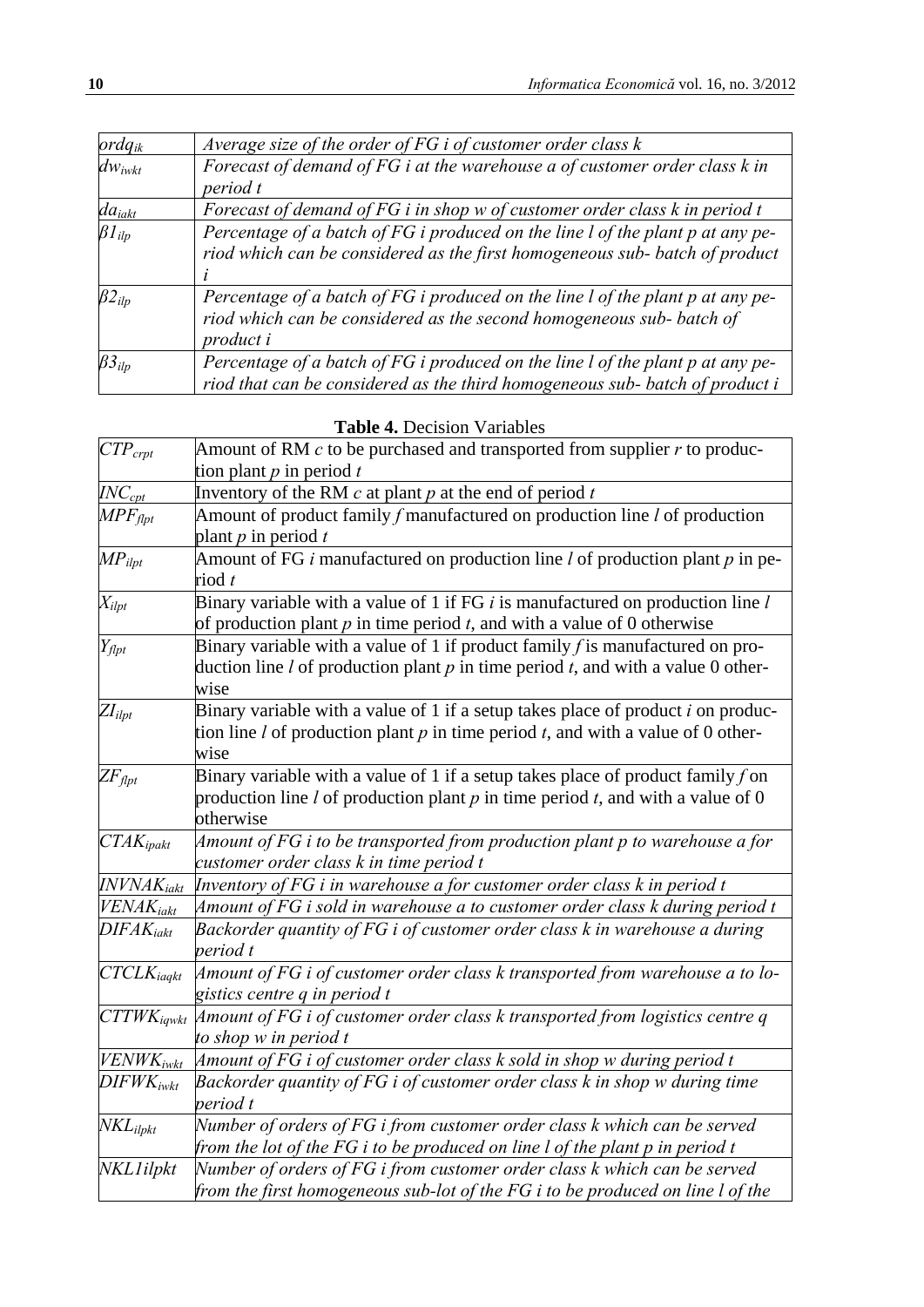|                | plant p in period t                                                                     |
|----------------|-----------------------------------------------------------------------------------------|
| NKL2ilpkt      | Number of orders of FG i from customer order class k which can be served                |
|                | from the second homogeneous sub-lot of the $FG$ i to be produced on line $l$ of         |
|                | the plant $p$ in period $t$                                                             |
| NKL3ilpkt      | Number of orders of FG i from customer order class k which can be served                |
|                | from the third homogenous sub-lot of the $FG$ i to be produced on line l of the         |
|                | plant p in period t                                                                     |
| <b>NKPipkt</b> | Number of orders of FG i from customer order class k which can be served                |
|                | from lots of the article $i$ to be produced on all lines of the plant $p$ in period $t$ |

Objective Function:

*Máx pak \*VENAK + pwk \*VENWK -* ∑∑∑ ∑ ∑ { } *iak iakt iwk iwkt tik w a* ∑∑ ∑ ∑ ∑∑ ∑ ∑ *- costtp \*CTP - costp \*MP crp crpt ilp ilpt t p Rp(p) r Cr(r) c* ∈ ∈ ∈ ∈ *t p Lp(p) l Il(l) i* ∑∑ ∑ ∑ ∑∑ ∑ ∑ *- costsetup \*ZF - costsetupi \*ZI flp flpt ilp ilpt* ∈ ∈ ∈ ∈ *t p Lp(p) l Fl(l) f t p Lp(p) l Il(l) i* ∑∑ ∑ ∑ ∑ ∑∑ ∑ ∑ *- costtak \*CTAK - costinak \*INVNAK ipak ipakt iak iakt t k a Pa(a) p Ip(p) i* ∈ ∈ ∈ *k t a Ia(a) i* (1) ∑∑ ∑ ∑ ∑∑ ∑ ∑ ∑ *- costdifak \*DIFAK - costtclk \*CTCLK iak iakt iaqk iaqkt t k a Ia(a) i* ∈ ∈ ∈ *k t a Qa(a) q Iq(q) i* ∑∑ ∑ ∑ ∑∑ ∑ ∑ *- costtwk \*CTTWK - costdifwk \*DIFWK iqwk iqwkt iwk iwkt t k q Wq(q) w Iw(w) i* ∈ ∈ ∈ *t w Iw(w) i*

Constraints:

$$
INC_{cpt} = INC_{cpt} + \sum_{r \in Rec(c)} CTP_{cpt} - \sum_{i \in L(c)} (\nu_{ic} * \sum_{l \in L(p)} MP_{ilpt}) \qquad \forall c, p, t
$$
 (2)

$$
INC_{cpt} \geq ssc_{cp} \quad \forall c, p, t
$$
 (3)

$$
\sum_{p} CTP_{cpt} \leq ca_{cpt} \quad \forall c, p, t
$$
 (4)

 $t$ *setupf*<sub> $f_{n}$ </sub>  $*$  *ZF*<sub> $f_{n}$ </sub>  $+$   $\sum$   $t$ *setupi*<sub>iln</sub>  $*$  *ZI*<sub>*i*lnt</sub>  $*$  *MP*<sub>ilnt</sub> $\sum$   $\sum$   $caf$ <sub>*lnt*</sub>  $\forall p, l \in Lp(p), t$ *f* ∈Fl(l) *i* = *i*(l)  $\sum_{i \in I(l)} tsetupf_{dp} * ZF_{fpt} + \sum_{i \in I(l)} (tsetupi_{ilp} * ZI_{ilpt} + tfab_{ilp} * MP_{ilpt}) \leq caf_{ipt} \quad \forall p, l \in Lp(p), t$  (5)

$$
MPF_{flpt} = \sum_{i \in lff)} MP_{ilpt} \quad \forall p, l \in Lp(p), f \in Fl(l), t \tag{6}
$$

$$
MP_{ilpt} \geq lmi_{ilp} * X_{ilpt} \quad \forall p, l \in Lp(p), i \in Il(l), t \tag{7}
$$

$$
MP_{ilpt} \leq MI * X_{ilpt} \quad \forall p, l \in Lp(p), i \in H(l), t \tag{8}
$$

$$
MPF_{fipt} \le M2*Y_{fipt} \quad \forall p, l \in Lp(p), f \in Fl(l), t \tag{9}
$$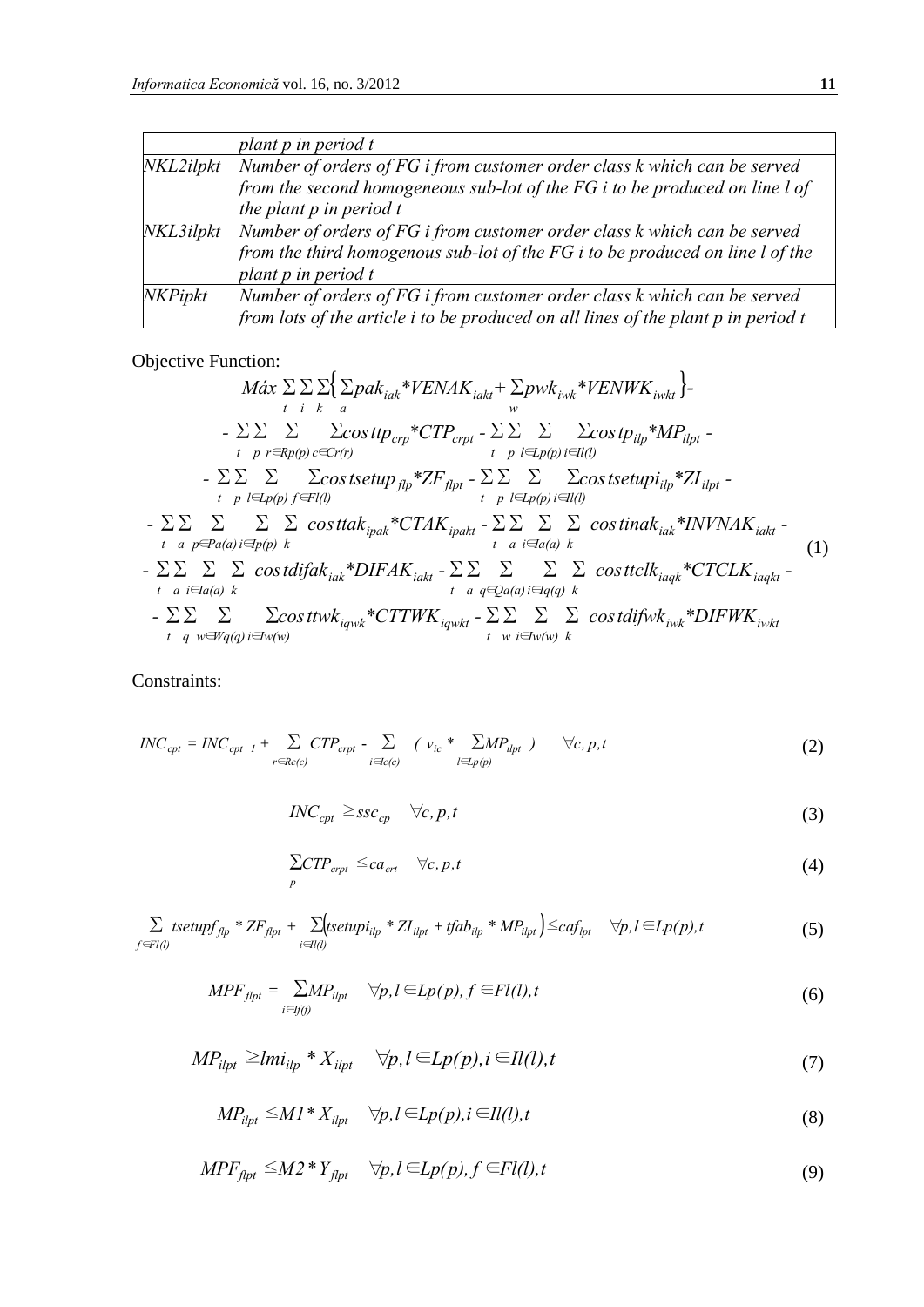$$
ZI_{ilpt} \geq X_{ilpt} - X_{ilpt} \quad \forall p, l \in Lp(p), i \in H(l), t \tag{10}
$$

$$
\sum_{i} Z I_{ilpt} \ge \sum_{i} X_{ilpt} - I \quad \forall p, l \in Lp(p), t \tag{11}
$$

$$
ZF_{flpt} \geq Y_{flpt} - Y_{flpt} \quad \forall p, l \in Lp(p), f \in Fl(l), t \tag{12}
$$

$$
\sum_{f} ZF_{f lpt} \geq \sum_{f} Y_{f lpt} - I \quad \forall p, l \in Lp(p), t \tag{13}
$$

$$
\sum_{t=t'}^{t'+tmf_{flp}}\sum_{l=t'}^{I} f_{ppl} \leq I \quad \forall p,l \in Lp(p), f \in Fl(l), t'=1,...,T \quad tmf_{flp} + I \tag{14}
$$

$$
(I - cmi) * cqi * \beta Iilp * MPilpt = \sum_{k} NKL Iilpkt * ord qik \quad \forall p, \forall l \in Lp(p), i \in Ip(p), t
$$
 (15)

$$
(1 - cmi) * cqi * β2ilp * MPilpt = \sum_{k} NKL2ilpt * ordqik \quad \forall p, \forall l \in Lp(p), i \in Ip(p), t
$$
 (16)

$$
(1 - cmi) * cqi * βilp * MPilpt = \sum_{k} NKL3ilpt * ordqik \quad \forall p, \forall l \in Lp(p), i \in Ip(p), t
$$
 (17)

$$
NKL_{ilpkt} = NKL_{ilpkt} + NKL2_{ilpkt} + NKL3_{ilpkt} \quad \forall p, i \in Ip(p), \forall l \in Lp(p), \forall k, \forall t
$$
\n(18)

$$
NKP_{ipkt} = \sum_{l \in L_p(p)} NKL_{ilpkt} \quad \forall p, i \in I_p(p), \forall k, \forall t
$$
\n(19)

$$
NKP_{ipkt} * ordq_{ik} = \sum_{a \in Ap(p)} CTAK_{ipakt} \quad \forall p, i \in Ip(p), \forall k, \forall t
$$
 (20)

$$
INVNAK_{iakt} = INVNAK_{iakt-1} + \sum_{p \in Pa(a)} CTAK_{ipakt} - VEANK_{iakt} - \sum_{q \in Qa(a)} CTCLK_{iagkt} \quad \forall i \in Ia(a), a, k, t
$$
 (21)

$$
VENAK_{iakt} + DIFAK_{iakt} - DIFAK_{iakt} \quad l = da_{iakt} \quad \forall i \in Ia(a), a, k, t \tag{22}
$$

$$
DIFAK_{iakt} \leq al_k da_{iakt} \qquad \qquad \forall i \in Ia(a), a, k, t \tag{23}
$$

$$
\sum_{k} \text{INVNAK}_{i\text{akt}} \geq ssa_{ia} \quad \forall a, i \in \text{Ia}(a), t \tag{24}
$$

$$
\sum_{i \in I_{a(a)}} \sum_{k} \text{INVNAK}_{i\text{akt}} \leq \text{capal}_a \quad \forall a, t \tag{25}
$$

$$
\sum_{a \in 4q(q)} CTCLK_{iagkt} = \sum_{w \in Wq(q)} CTTWK_{iqwkt} \quad \forall q, i \in Iq(q), k, t \tag{26}
$$

$$
\sum_{q \in Q_{W(w)}} \sum_{i q w k t} T T W K_{i q w k t} = V E N W K_{i w k t} \quad \forall w, i \in I w(w), k, t
$$
\n
$$
(27)
$$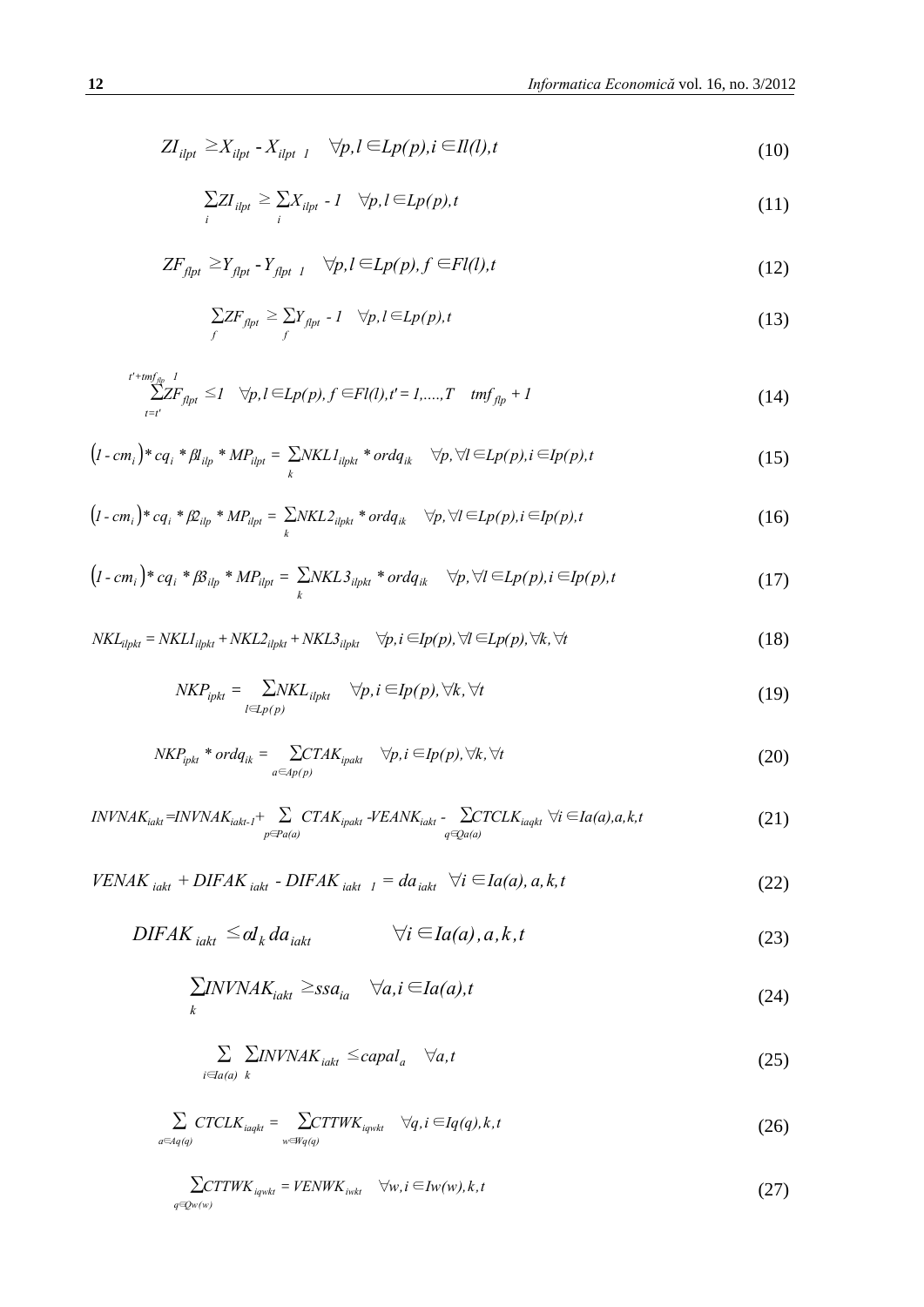$$
VENWK_{iwkt} + DIFFWK_{iwkt} - DIFFWK_{iwkt} \quad \forall i \in I(w), w, k, t
$$
\n(28)

$$
DIFWK_{iwht} \leq a \lambda_k dw_{iwht} \qquad \qquad \forall i \in I(w), w, k, t \tag{29}
$$

$$
MPF_{flpt}, MP_{ilpt}, CTP_{crpt}, INC_{cpt}, CTAK_{ipakt}, INVMAK_{iakt}, CTCLK_{iagkt}, CTTWK_{iqwkt} \ge 0
$$
  
\n
$$
VENAK_{iakt}, VENWK_{iwkt}, DIFAK_{iakt}, DIFWK_{iwtt} \ge 0
$$
  
\n
$$
NKL_{ilpkt}, NKP_{ipkt}, NKL1_{ilpkt}, NKL2_{ilpkt}, NKL3_{ilpkt} \ge 0 \text{ y enters}
$$
  
\nand  $X_{ilpt}, Y_{flpt}, ZF_{jpt}, ZI_{ilpt} \in [0, 1]$   
\n
$$
\forall f \in F, \forall i \in I, \forall c \in C, \forall l \in L, \forall p \in P, \forall a \in A, \forall q \in Q, \forall w \in W, \forall r \in R, \forall k \in K, \forall t \in T
$$
\n(30)

For being concise, in this section only the MP-CSC-LHP functions that differ from the MP-RDSINC are described. For more details, the reader is referred to [8]. The objective function (1) expresses the gross margin maximization over the time periods that have been computed by subtracting total costs from total revenues. In this model, selling prices and other costs including the backlog costs can be defined for each customer class allowing reflect their relative priority.

Constraints (2) to (14) coincide with those of the MP-RDSINC and make reference to suppliers and productive limitations related to capacity and setup. Constraints (15)-(17) reflect the splitting of a specific lot into three homogeneous sub-lots of first quality  $(\beta I_{i} + \beta I_{i})$  $\beta_2^2$ <sub>*ilp*</sub>  $\beta_3^2$ <sub>*ilp*</sub> = *l*). The number of sub-lots considered in each lot can be easily adapted to other number different from three. Through these constraints the sizing of lots is decided based on the number of orders from different customer order classes that can be served from each homogeneous sub-lot.

Customer order classes are defined based on the customer order size (i.e, the  $m<sup>2</sup>$  ordered). Constraint (18) calculates for each time period, customer class and FG the total number of orders of a specific customer class that can be served from a certain lot by summing up the corresponding number of orders served by each homogeneous sub-lot of this lot. Constraint (19) derives the number of each customer order class that is possible to serve from the planned production of a specific plant. Through constraints (15-19), the production is adjusted not to the aggregate demand forecast as traditionally, but to different customer orders classes.

Furthermore, in contrast to the MP-RDSINC, the distributed, stocked and sold quantities downstream the production plants are expressed in terms of the customer class whose demand will be satisfied through them, being possible to discriminate the importance of each order class. Constraint (20) calculates the quantity of each FG to be transported from each production plant to each warehouse for each customer class based on the order number of each customer class that is satisfied by each production plant and the mean order size. Constraint (21) represents the inventory balance equation at warehouses for each finished good, customer class and time period. As backorders are permitted in both central warehouses and shops, sales may not coincide with the demand for a given time period. Backorder quantities in warehouses for each customer class are calculated using constraint (22). Constraint (23) limits these backorder quantities per customer class in each period in terms of a percentage of the demand of each time period. Constraint (24) forces to maintain a total inventory quantity higher or equal to the safety stock in warehouses. Constraint (25) is the limitation in the warehouses' capacity that is assumed to be shared by all the FG and customer order classes.

Constraint (26) represents the inflows and outflows of FGs and customer order classes through each logistic center. Because it is not possible to maintain inventory in shops, constraint (27) ensures that the total input quanti-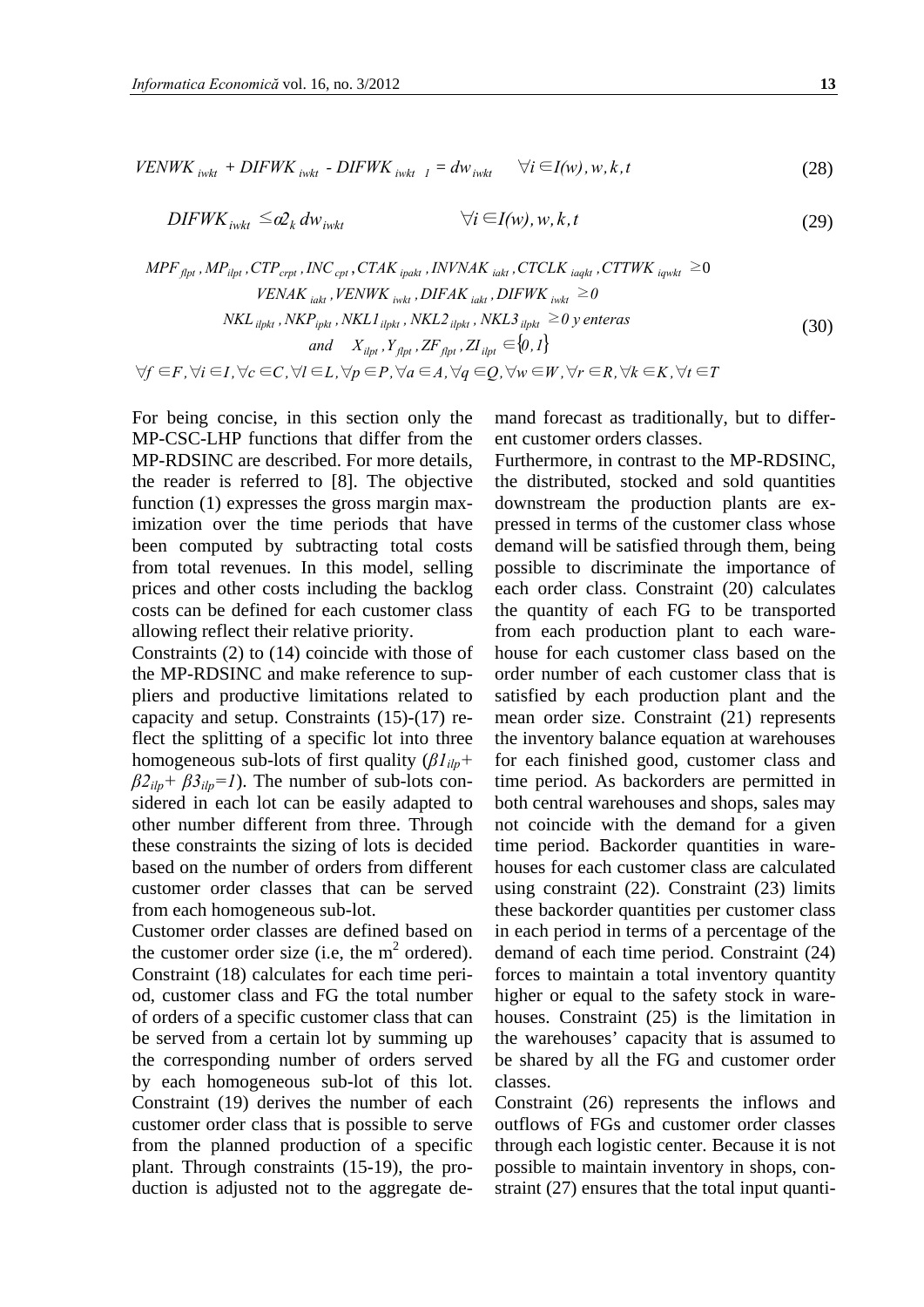ty of a FG for a specific customer class from warehouses to shops coincides with the quantity sold in shops. As backorders are permitted in both central warehouses and shops, sales may not coincide with the demand for a given time period. Constraints (28) and (29) are similar to constraints (22) and (23), respectively, but referred to shops instead of warehouses. The model also contemplates non-negativity constraints and the definition of variables (30).

## **4 Model Validation: Assessing the Impact of LHP Modeling**

The MP-CSC-LHP model has been implemented in MPL (V4.11) and solved with CPLEX 6.6.0. With the aim of comparing the performance of the model with and without LHP modeling, the input data for validation has been mainly extracted for the paper of Alemany et al. [8] that do not consider LHP: MP-RDSINC.

However, some additional parameters have been necessary for the model considering LHP (MP-CSC-LHP). These parameters have been defined maintaining the coherence of the data used by the two models. With this input data the MP-CSC-LHP and the MP-RDSINC have been solved. Results show that MP-RDSINC obtains a greater gross margin than the MP-CSC-LHP mainly due to the lower production costs of the former. This is due to the fact that the MP-RDSINC should produce a lower quantity than the MP-CSC-LHP for satisfying the aggregate demand (Table 5).

This result can lead to the wrong conclusion that the MP-RDSINC outperforms the MP-CSC-LHP. This is not true because the MP-

RDSINC does not take into account the homogeneity requirement for customer orders. Due to the fact that MP-RDSINC considers all the units of the same lot homogeneous and considers the demand forecasts in an aggregate manner, this model can allow serve the same customer order with quantities of the same FG manufactured in the different lots, thus not guaranteeing the homogeneity in orders.

To obtain results from both models that were really comparable, the lots obtained by the MP-RDSINC model solution (value of decision variable *MPilpt*) was transferred as an input data (*mp*<sub>ilpt</sub>) to the MP-CSC-LHP computing the new gross margin obtained (MP-RDSINC-LHP). Because the sizing of lots derived from MP-RDSINC were made without considering the customer order size, it may occur that it was impossible to serve an integer number of different customer order classes from the lots of MP-RDSINC leaving some units of lots without being possible to assign them to a specific customer class and, therefore, obtaining unfeasible solutions. To avoid obtaining unfeasible solutions, the constraints (15-17) have been relax from "=" to "  $\geq$ ". These new constraints (31-33) allow homogeneous sub-lots defined by the MP-RDSINC (*MPilpt,* now *mpilpt*) being equal or greater than the sum of an integer number of customer order classes. The difference between the left and the right hand side of the constraints cause the appearance of fragmented stocks (rests) that cannot be assigned to any customer because of the impossibility of accumulating them due to their heterogeneity.

$$
(1 - cm_i)^* c q_i * \beta 1_{ilp} * mp_{ilpt} \ge \sum NKL1_{ilpkt} * ord q_{ik} \quad \forall p, \forall l \in Lp(p), i \in Ip(p), t \quad (31)
$$
\n
$$
(1 - cm_i)^* c q_i * \beta 2_{ilp} * mp_{ilpt} \ge \sum NKL2_{ilpkt} * ord q_{ik} \quad \forall p, \forall l \in Lp(p), i \in Ip(p), t \quad (32)
$$
\n
$$
(1 - cm_i)^* c q_i * \beta 3_{ilp} * mp_{ilpt} \ge \sum NKL3_{ilpkt} * ord q_{ik} \quad \forall p, \forall l \in Lp(p), i \in Ip(p), t \quad (33)
$$

A comparison of the results obtained for the different models are shown in Table 5.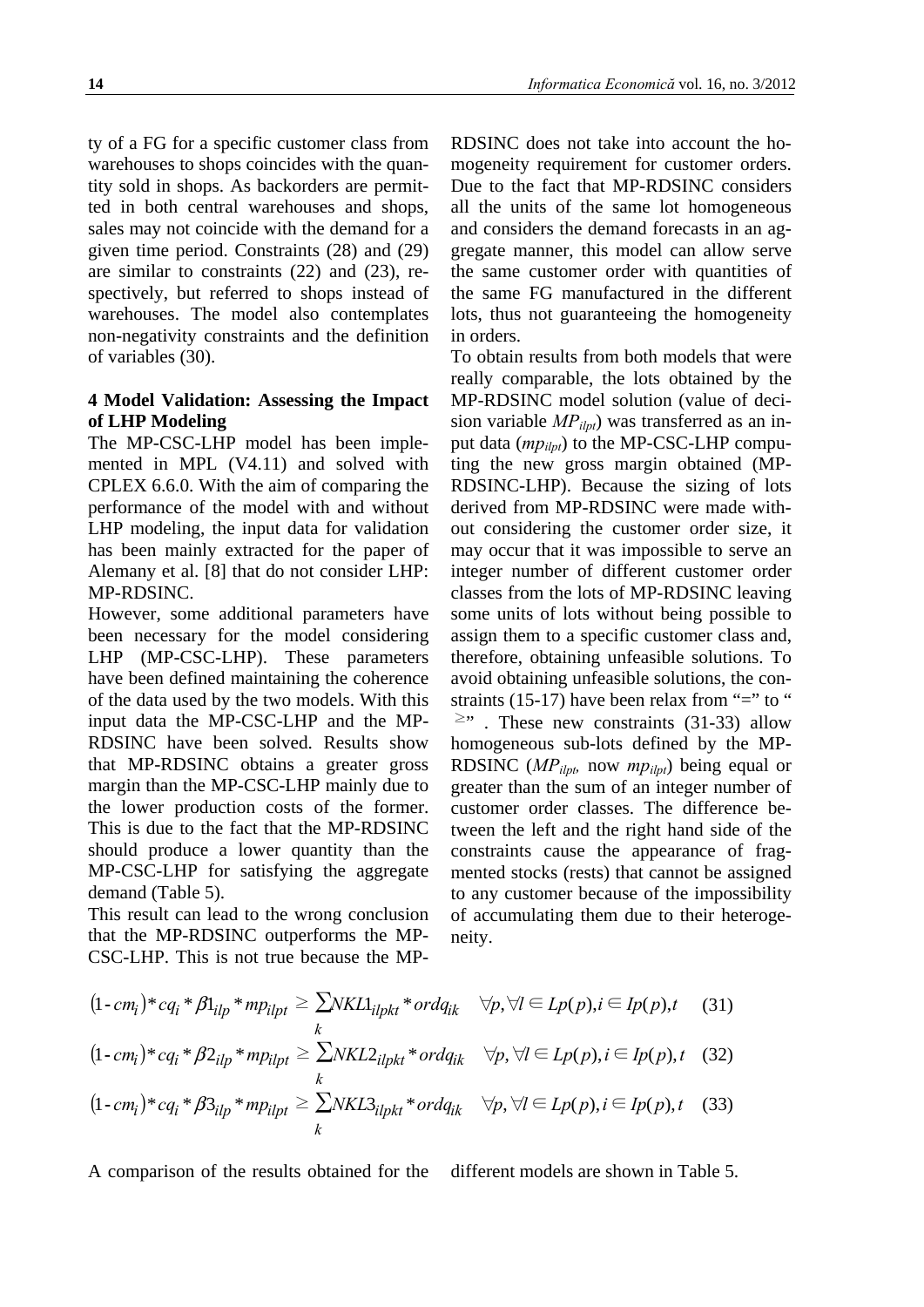|                        | MP-RDSINC    | MP-CSC-LHP   | MP-RDSINC-LHP |
|------------------------|--------------|--------------|---------------|
| Incomes                | 1.008.539,55 | 1.008.539,55 | 1.003.116,65  |
| Supply costs           | 208.465,58   | 216.835,92   | 208.465,58    |
| Production costs       | 381.918,37   | 397.034,01   | 381.918,37    |
| Inventory costs        | 9.313,91     | 11.397,90    | 9.387,50      |
| Setup costs            | 7.584,24     | 9.676,45     | 7.584,24      |
| <b>Transport costs</b> | 42.642,71    | 42.775,75    | 42.269,60     |
| <b>Backorder</b> costs |              |              | 94.500,00     |
| Total costs            | 649.924,81   | 677.720,03   | 744.125,29    |
| Gross margin           | 358.614,74   | 330.819,52   | 258.991,36    |

**Table 5.** Comparison of results from MP-RDSINC, MP-CSC-LHP and MP-RDSINC-LHP

As expected, the new value of the gross margin for the MP-RDSINC-LHP was lower than the MP-CSC-LHP because a lower number of customer orders were able to be served with homogeneous quantities by the lots initially defined by the MP- RDSINC (see backorder costs for MP-RDSINC-FHP). It can also be observed an increment of the inventory holding costs of the MP-RDSINC-LHP with respect to those of the MP-RDSINC, due to the fact that the rests of lots that cannot be used to complete a customer order are maintained in inventory. On the other hand, transport costs of the MP-RDSINC model are lower than those of the MP-RDSINC-LHP because a lower number of customer orders are served and, therefore, a lower quantity needs to be transported from the warehouses to shops.

### **5 Conclusions**

Poor LHP management may have very negative effects on SC's competitiveness: (a) LHP leads to fragmented stocks, which can rapidly become obsolete for products with a short life cycle as they cannot be accumulated to be used in the same order given their heterogeneity; (b) uncertainty in the homogeneous quantities available of FGs entails having to produce more than is necessary, thus increasing stocks; and (c) the customer service level may prove deficient, even with high stock volumes, if the order-promising system is not supplied with reliable information about the real and future homogeneous quantities available of a product.

When faced with this situation, there are two

clearly different ways to act: technology and management. Research into the technological field focuses mainly on automating the classification process of the FG into different homogeneous subtypes because, to date, eliminating the heterogeneity of the input material or that caused by the production process itself appears to be unachievable. From the management viewpoint, LHP introduces a new requirement in customer's orders that should be served not only on time and with the right quantity, as usual, but also with the adequate homogeneity degree. The OPP plays a crucial role in customer requirements satisfaction and, therefore, in properly managing the special LHP characteristics. But in turn, one of the main inputs to this process is the master plan. Therefore, in this paper a mathematical programming model to solve the master planning problem for replenishment, production, and distribution in ceramic tiles SCs with LHP has been proposed. The result is a master plan that anticipates LHP features in sizing lots and distributing produced quantities along SC and, additionally, provides the OPP with reliable information about future homogeneous quantities available.

The MP-RDSINC model proposed by Alemany et al. [8] has been considered as the starting point to formulate the present model but properly modified in order to reflect the LHP characteristics. Traditionally, the master plan defines the quantities that should be available per product and time period for achieving the aggregate demand forecasts, without specifying the productive resources.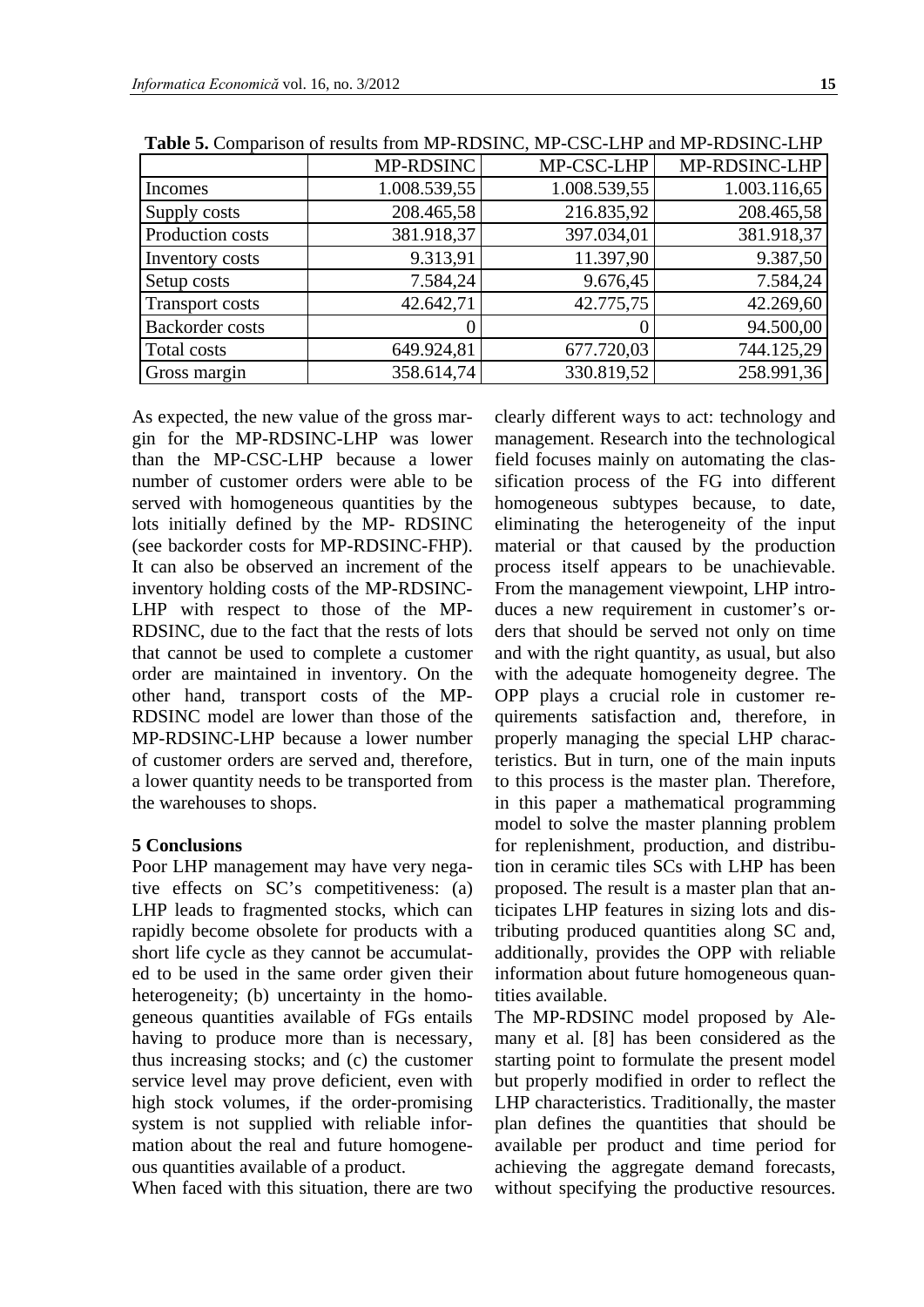In LHP environments the productive process and/or the input materials originates units of the same FG that are not homogeneous regarding some attribute required by the customer. For these cases, it is recommendable to define the master plan in such a way that the future available homogeneous quantities in the production lots can be anticipated as much as possible. To achieve this objective, it could be necessary to define the master plan with a higher level of detail.

Along these lines, because in ceramic sector lots of the same FG manufactured in different production lines and time periods present a high probability of not being homogeneous, it has been necessary to define the quantities to be produced not only for each FG and time period but also specifying the productive resource (production line). This aspect has led to solve the CLSLP. Another novel aspect has been the consideration of splitting one lot into different homogeneous sub-lots. Finally, to model the homogeneity requirement of customer orders, the sizing of lots is made in such a way that an integer number of customer order classes can be served from homogeneous quantities of each sub-lot. To this end, different customer order classes have been defined according to their size and the demand forecasts are expressed in terms of these customer order classes and not in terms of aggregate demand as usual.

The impact of modeling qualities, tones and gages has been assessed by comparing results obtained from the model with LHP (MP-CSC-LHP) and without LHP (MP-RDSINC). Results show that profits and customer service level is higher when considering LHP because lots are sizing to serve an integer number of customer order classes. This aspect also leads to a reduction of the rests of stocks of the same FG along the SC that cannot be assigned to any customer because they cannot be joined due to the lack of homogeneity. Additionally, the obtained information at the master plan level about the homogeneous sub-lots of each FG can be used to calculate the homogeneous ATP quantities, improving the OPP.

Future work will be focused on the following

research lines. The first one implies the consideration of uncertainty in the splitting of lots into homogeneous sub-lots as well as in the demand forecasts based on customer classes. The second one implies an analysis of the LHP under an information system's perspective because LHP implies the existence of several references of the same FG. Therefore, this aspect jointly with other ones should be taking into account when designing and building information systems that can provide the right information to the proposed model under a decision-making perspective [15]. Finally, the LHP modeling and its inherent uncertainty increases the complexity of the problem, converting LHP productive systems in large-scale complex systems [16]. As a consequence, another research line will be the development of sustainable decision support systems to help decision-makers in such complex situations [17].

### **Acknowledgments**

This research has been carried out in the framework of the project funded by the Spanish Ministry of Economy and Competitiveness (Ref. DPI2011-23597) and the Polytechnic University of Valencia (Ref. PAID-06-11/1840) entitled "Methods and models for operations planning and order management in supply chains characterized by uncertainty in production due to the lack of product uniformity" (PLANGES-FHP)

#### **References**

- [1] F. Alarcón, M.M.E. Alemany, F.C. Lario and R.F. Oltra, "La falta de homogeneidad del producto (FHP) en las empresas cerámicas y su impacto en la reasignación de inventario", *Boletín de la Sociedad Española de Cerámica y Vidrio*, vol. 50, no.1, pp. 49–58, 2008.
- [2] A. Roma and J. Castán, "La cadena de suministros para empresas que en su proceso de producción incorporan materias primas procedentes directamente de la naturaleza" *in Proc. The Third International Conference on Industrial Engineer-*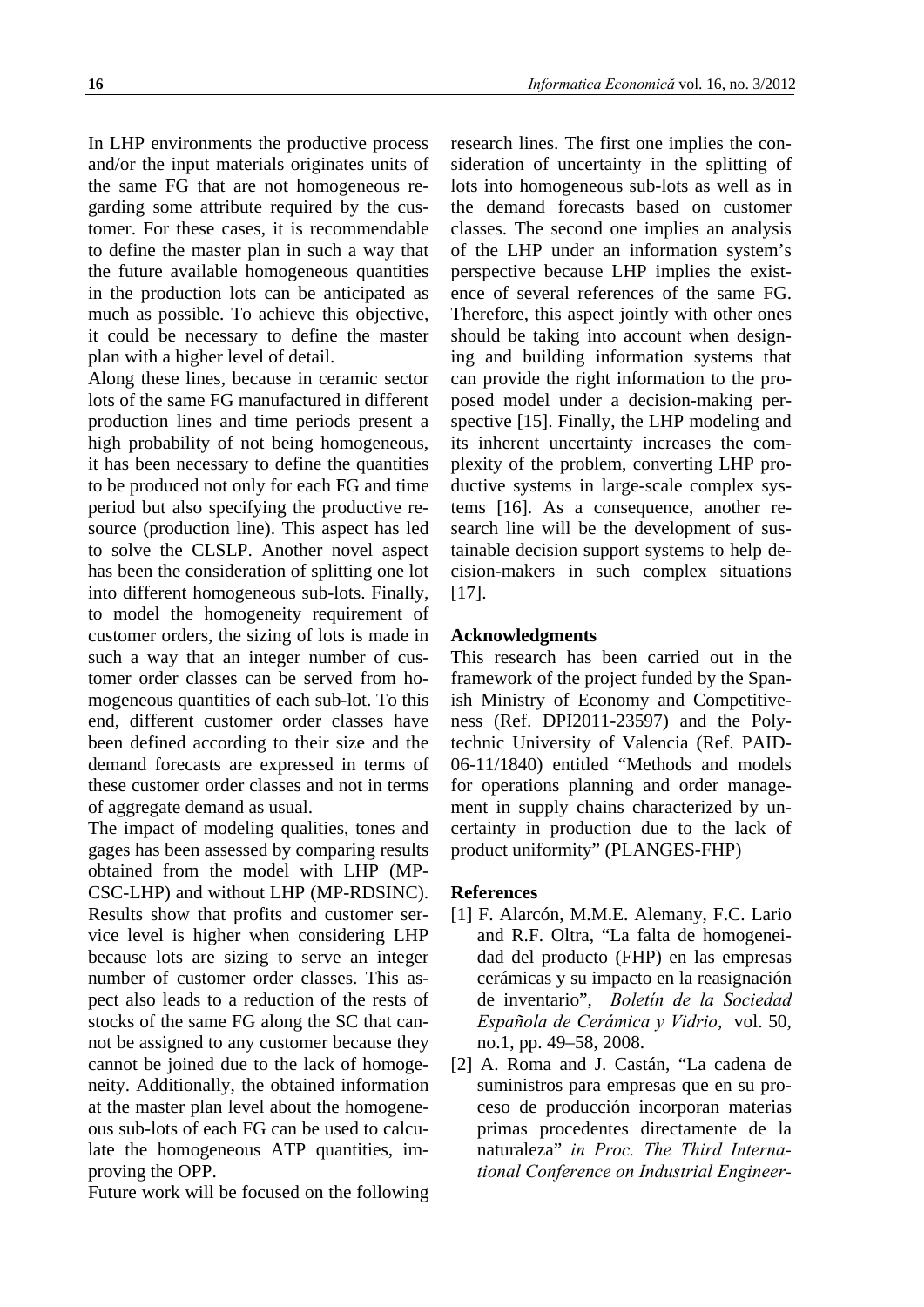*ing and Industrial Management.*, Barcelona, Spain, 2009, pp. 1664–1672.

- [3] D.K. Earl, R. Conners and P. A. Araman, "Technology to sort lumber by color and grain for furniture parts", in: Proceedings, Quality Lumber Drying in the Pacific Northwest, pp. 67–73, 2000.
- [4] C.N. Verdouw, A.J.M. Beulens, J.H. Trienekens and J. Wolferta, "Process modelling in demand-driven supply chains: A reference model for the fruit industry". *Computers and Electronics in Agriculture*, vol.73, pp.174–187, 2010.
- [5] G. Davoli, S.A. Gallo, M.W. Collins, R. Melloni, "A stochastic simulation approach for production scheduling and investment planning in the tile industry", International Journal of Engineering Science Technology, vol. 2, no. 9, pp 107– 124, 2010.
- [6] M.M.E. Alemany, F.C. Lario, A. Ortiz and F. Gomez, "Available-To-Promise modeling for multi-plant manufacturing characterized by lack of homogeneity in the product: An illustration of a ceramic case", *Applied Mathematical Modelling*, Available:

http://dx.doi.org/10.1016/j.apm.2012.07.0 22 (in press).

- [7] M.M.E. Alemany, F. Alarcón, A. Ortiz, and F.C. Lario, "Order promising process for extended collaborative selling chain", *Production Planning & Control,* vol. 19, no. 2, pp. 105–131, March 2008.
- [8] M.M.E. Alemany, J.J. Boj, J. Mula and F.C. Lario, "Mathematical programming model for centralised master planning in ceramic tile supply chains", *International Journal of Production Research*, vol. 48, no. 17, pp. 5053–5074, 2010.
- [9] L. Özdamar, and S.I. Birbil, "Hybrid heuristics for the capacitated lot sizing and loading problem with setup times and overtime decisions", *European Journal of*

*Operational Research*, vol. 110, pp. 525– 547, 1998.

- [10] H. Meyr, "Customer segmentation, allocation planning and order promising in make-to-stock production", *OR Spectrum*, vol. 31, no.1, pp. 229–256, 2009.
- [11] I.T. Christou and S. Ponis, "A hierarchical system for effective coordination of available-to-promise logic mechanisms", *International Journal of Production Research*, vol. 47, no. 11, pp. 3063– 3078, 2009.
- [12] R. Pibernik, "Managing stock-outs effectively with order fulfilment systems", Journal *of Manufacturing Technology Management*, vol.17, no.6, pp. 721–736, 2006.
- [13] H. Jung, "An available-to-promise model considering customer priority and variance of penalty costs", *International Journal of Advanced Manufacturing Technology*, vol. 49, no. (1–4), pp. 369– 377, 2010.
- [14] M. Kalantari, M. Rabbani and M. Ebadian, "A decision support system for order acceptance/rejection in hybrid MTS/MTO production systems", *Applied Mathematical Modelling*, vol. 35, no.3, pp. 1363–1377, 2011.
- [15] F.G. Filip, "A Decision-Making Perspective for Designing and Building Information Systems", *International Journal of Computing Communication*, vol 7, no.2, pp 264-272, 2012.
- [16] F.G. Filip and K. Leiviskä, "Large-Scale Complex Systems", Part D, Automation Design: Theory and Methods for Integration. Springer Handbook of Automation, Springer, 2009, pp. 619-638.
- [17] H. Seok, S.Y.Nof and F.G. Filip,"Sustainability decision support system based on collaborative control theory", *Annual Reviews in Control*, vol. 36, pp. 85-100, 2012.



**Isabel MUNDI** is an Industrial Engineer and she has worked in Operations Management and Operations Research in a Technology Transfer Centre for twenty years where she has taken an active part in several European Projects and Sponsored Spanish Projects. Currently, she is conducting her PhD in the fields of Supply Chain Operations Planning and Operations Research under